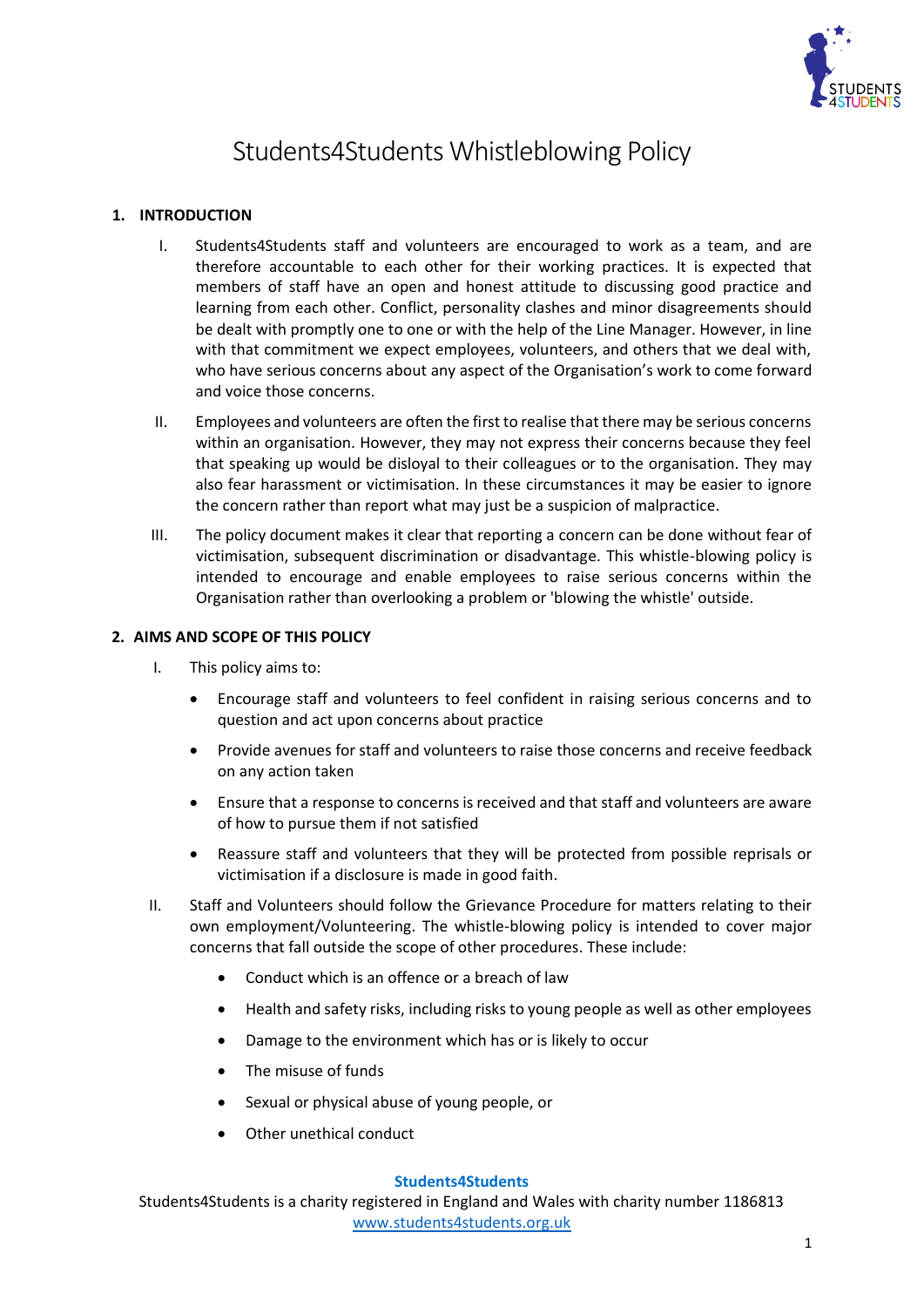

III. Thus, any serious concerns about any aspect of Students4Students' provision or the conduct of fellow staff members can be reported under the whistleblowing policy

## **3. SAFEGUARDS**

- I. Students4Students is committed to good practice and high standards and aims at all times to be supportive of employees.
- II. It is recognised that the decision to report a concern can be a difficult one to make. However, staff and volunteers are encouraged to raise concerns in order to protect young people and other staff members. 3.3 Harassment or victimisation (including informal pressures) will not be tolerated, and appropriate action will be taken to protect anyone who raises a concern in good faith.

### **4. CONFIDENTIALITY**

I. All concerns will be treated in confidence and every effort will be made not to reveal the identity of the staff member making the report if so desired. At the appropriate time, however, it may be necessary to come forward as a witness.

### **5. ANONYMOUS ALLEGATIONS**

- I. Staff and volunteers are encouraged to put a name to an allegation whenever possible because concerns expressed anonymously are much less powerful.
- II. In exercising this discretion the factors to be taken into account would include:
	- The seriousness of the issues raised
	- The credibility of the concern; and the likelihood of confirming the allegation from attributable sources.

## **6. UNTRUE ALLEGATIONS**

I. If an allegation is made in good faith, but it is not confirmed by the investigation, no action will be taken. If, however, an allegation is made frivolously, maliciously or for personal gain, disciplinary action may be taken.

## **7. HOW TO RAISE A CONCERN**

- I. As a first step, concerns of a serious nature should be raised initially with the immediate Line Manager. This depends, however, on the seriousness and sensitivity of the issues involved and who is suspected of the malpractice. For example if there is evidence that management is involved, the Director or Chair of Trustees should be approached.
- II. Concerns may be raised verbally or in writing. Staff or volunteers who wish to make a written report are invited to use the following format:
	- The background and history of the concern (giving relevant dates);
	- The reason why you are particularly concerned about the situation
- III. The earlier the concern is expressed the easier it is to take action.

### **Students4Students**

Students4Students is a charity registered in England and Wales with charity number 1186813 [www.students4students.org.uk](http://www.students4students.org.uk/)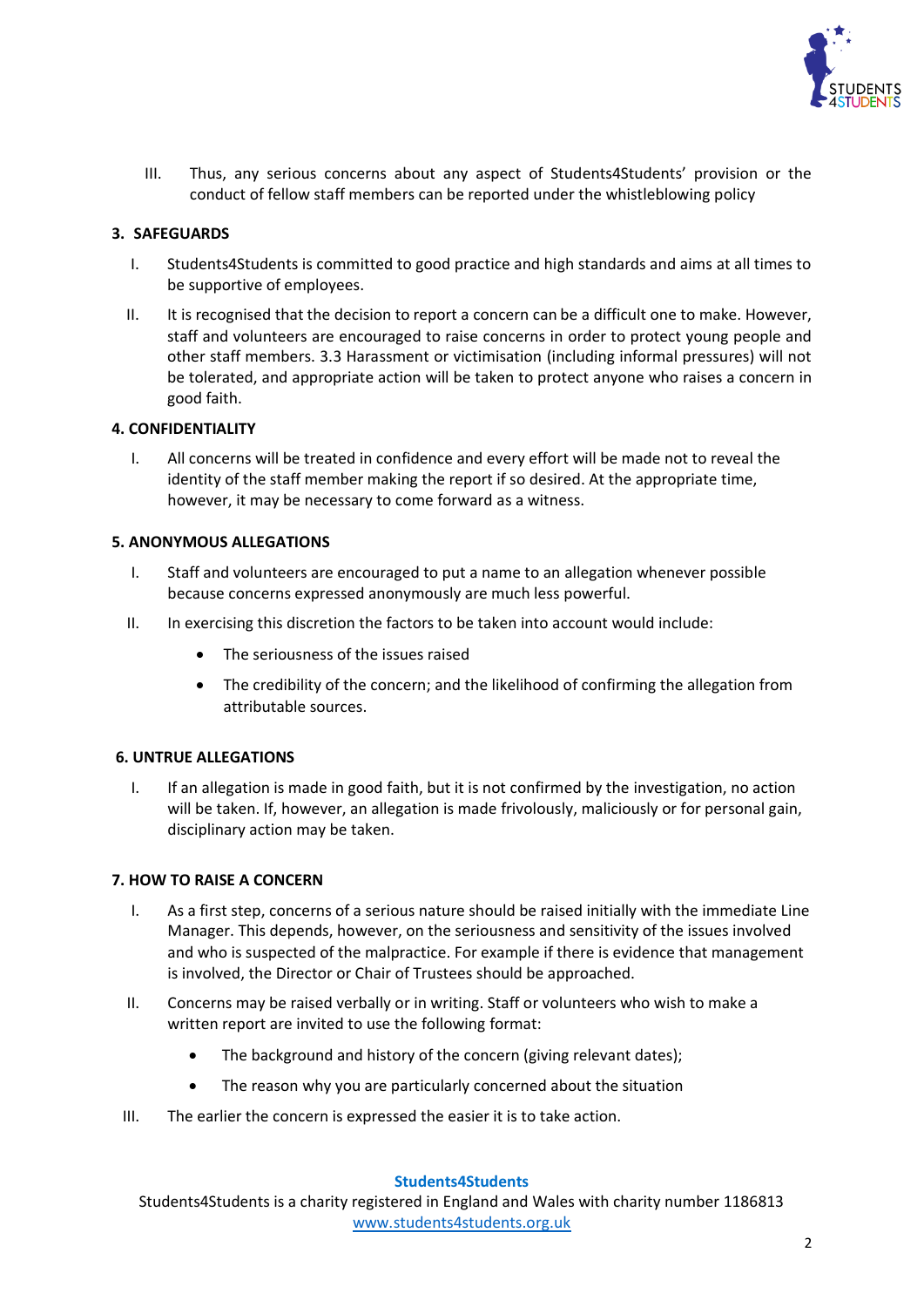

IV. Although it is not expected that staff or volunteers prove beyond doubt the truth of an allegation, it will be necessary to demonstrate to the person contacted that there are reasonable grounds for concern.

## **8. HOW STUDENTSTUDENTS WILL RESPOND**

- I. Students4Students will undertake to respond to concerns however, testing out concerns is not the same as either accepting or rejecting them. The Line Manager will refer the matter to the Board of Trustees if deemed necessary. The Chair of Trustees (or another appointed Trustee) will act as the "Responsible Person" and will direct any internal investigation and decide whether to refer the allegations to an outside agency.
- II. Matters raised may:
	- Be investigated by management with reference to the Director and Trustees where appropriate
	- Be referred to the police
	- Be referred to social services
- III. In order to protect staff and volunteers from malicious allegations, initial investigations will determine whether further action should be taken, but at all times the overriding consideration will be the safeguarding and protection of young people where relevant.
- IV. Where an investigation has to be undertaken, it will be the responsibility of the Director and Chair of Trustees to determine whether suspension of a member of staff may be necessary. 8.5 Other Trustees will be informed of the decision, but will not be given details of the investigation in order for them to remain neutral pending any appeal.
- V. Within ten working days of a concern being raised, the responsible person will write:
	- Acknowledging that the concern has been received
	- Indicating how it is proposed to deal with the matter
	- Giving an estimate of how long it will take to provide a final response
	- Indicating whether any initial enquiries have been made
	- Supplying information on staff support mechanisms, and
	- Outlining whether further investigations will take place and if not, why not
- VI. Management will take steps to minimise any difficulties, which may be experienced as a result of raising a concern. For instance, if a staff member or volunteer is required to give evidence in criminal or disciplinary proceedings, advice and support will be offered.
- VII. Students4Students undertakes to inform a staff member or Volunteer making an allegation of the outcome of any investigations subject to legal restraints

### **9. THE RESPONSIBLE OFFICER**

I. The Chair of Trustees also acts as the Monitoring Officer and has overall responsibility for the maintenance and operation of this policy and for keeping records of allegations.

### **Students4Students**

Students4Students is a charity registered in England and Wales with charity number 1186813 [www.students4students.org.uk](http://www.students4students.org.uk/)